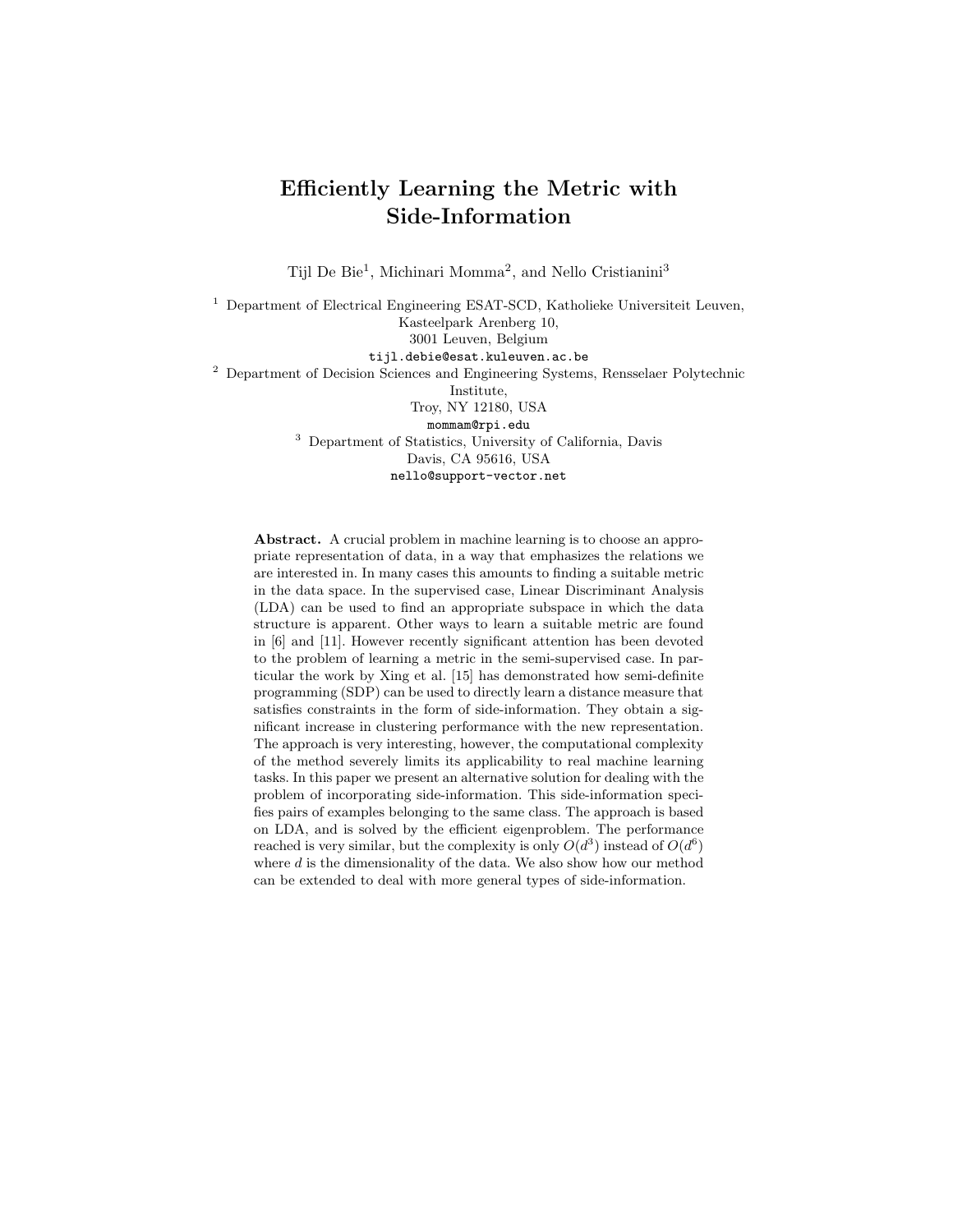## 1 Introduction

Machine learning algorithms rely to a large extent on the availability of a good representation of the data, which is often the result of human design choices. More specifically, a 'suitable' distance measure between data items needs to be specified, so that a meaningful notion of 'similarity' is induced. The notion of 'suitable' is inevitably task dependent, since the same data might need very different representations for different learning tasks.

This means that automatizing the task of choosing a representation will necessarily need utilization of some type of information (e.g. some of the labels, or less refined forms of information about the task at hand). Labels may be too expensive, while a less refined and more readily available source of information can be used (known as side-information). For example, one may want to define a metric over the space of movies descriptions, using data about customers associations (such as sets of movies liked by the same customer in [9]) as side-information.

This type of side-information is commonplace in marketing data, recommendation systems, bioinformatics and web data. Many recent papers have dealt with these and related problems; some by imposing extra constraints without learning a metric, as in the constrained K-means algorithm [5], others by implicitly learning a metric, like  $[9]$ ,  $[13]$  or explicitly by  $[15]$ . In particular,  $[15]$ provides a conceptually elegant algorithm based on semi-definite programming (SDP) for learning the metric in the data space based on side-information, an algorithm that unfortunately has complexity  $O(d^6)$  for d-dimensional data<sup>4</sup>.

In this paper we present an algorithm for the problem of finding a suitable metric, using the side-information that consists of n example pairs  $(\mathbf{x}_i^{(1)}, \mathbf{x}_i^{(2)}), i =$  $1, \ldots, n$  belonging to the *same but unknown* class. Furthermore, we place our algorithm in a general framework, in which also the methods described in [14] and [13] would fit. More specifically, we show how these methods can all be related with Linear Discriminant Analysis (LDA, see [8] or [7]).

For reference, we will first give a brief review of LDA. Next we show how our method can be derived as an approximation for LDA in case only sideinformation is available. Furthermore, we provide a derivation similar to the one in [15] in order to show the correspondence between the two approaches. Empirical results include a toy example, and UCI data sets also used in [15].

**Notation.** All vectors are assumed to be column vectors. With  $I_d$  the identity matrix of dimension  $d$  is meant. With  $\mathbf{0}$ , we denote a matrix or a vector of appropriate size, containing all zero elements. The vector 1 is a vector of appropriate dimension containing all 1's. A prime ' denotes a transpose.

<sup>4</sup> The authors of [15] see this problem, and they try to circumvent it by developing a gradient descent algorithm instead of using standard Newton algorithms for solving SDP problems. However, this may lead to convergence problems, especially for data sets in large dimensional spaces.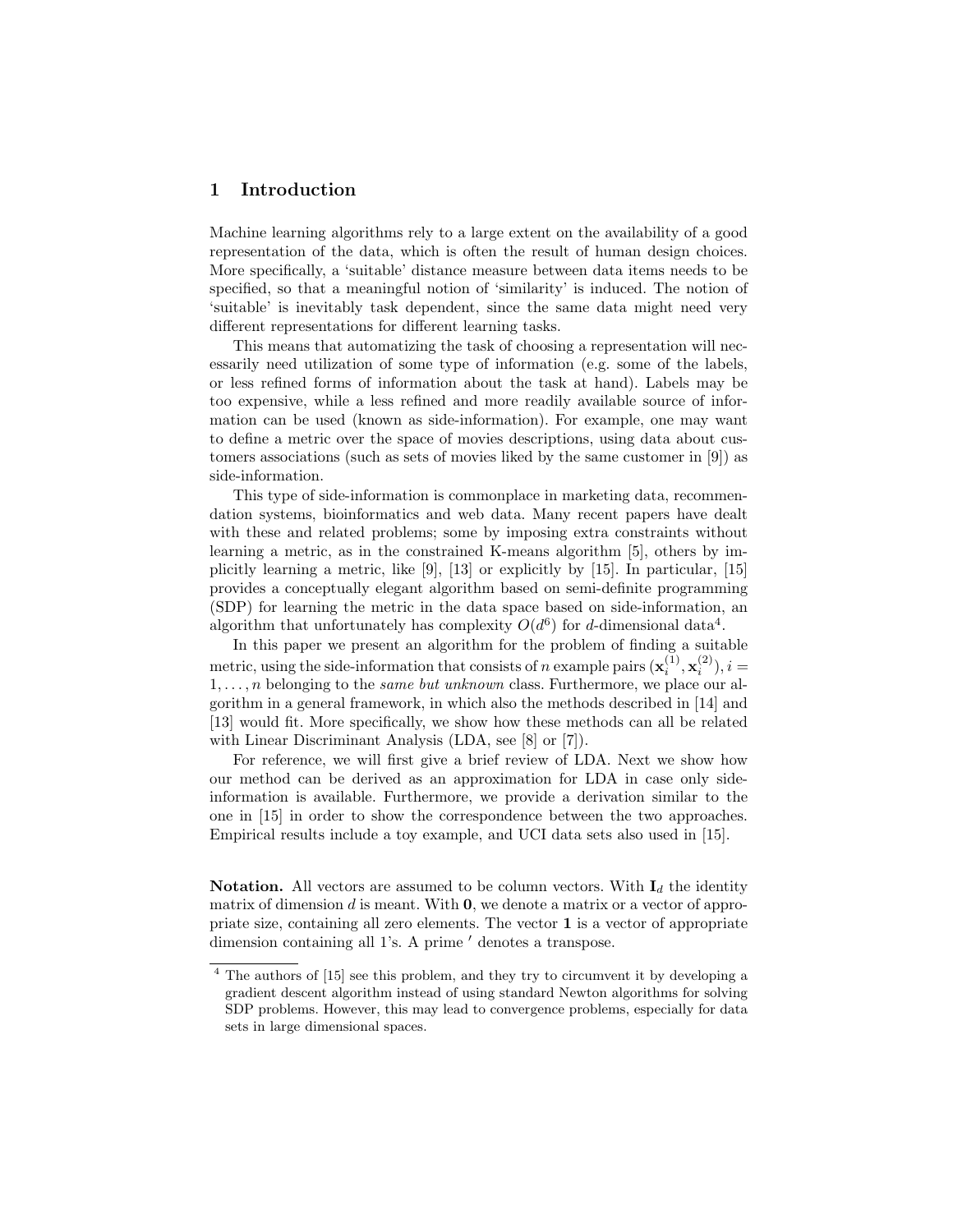To denote the side-information that consists of n pairs  $(\mathbf{x}_i^{(1)}, \mathbf{x}_i^{(2)})$  for which is known that  $\mathbf{x}_i^{(1)}$  and  $\mathbf{x}_i^{(2)} \in \mathcal{R}^d$  belong to the same class, we will use the matrices  $\mathbf{X}^{(1)} \in \mathcal{R}^{n \times d}$  and  $\mathbf{X}^{(2)} \in \mathcal{R}^{n \times d}$ . These contain  $\mathbf{x}_i^{(1)}$  $'$  and  $\mathbf{x}_{i}^{(2)}$  $^\prime$  as their  $i\mathrm{th}$  rows:  $\left( \mathbf{x}_{1}^{(1)}\right)$  $\sqrt{ }$ (1)  $\prime$  $\sqrt{x_1^{(2)}}$  $\sqrt{ }$ (2)  $\overline{a}$ 

$$
\mathbf{X}^{(1)} = \begin{pmatrix} \mathbf{x}_1^{(1)'} \\ \mathbf{x}_2^{(1)'} \\ \dots \\ \mathbf{x}_n^{(1)'} \end{pmatrix} \text{ and } \mathbf{X}^{(2)} = \begin{pmatrix} \mathbf{x}_2^{(2)'} \\ \mathbf{x}_2^{(2)'} \\ \dots \\ \mathbf{x}_n^{(2)'} \end{pmatrix}.
$$
 This means that for any  $i = 1, \dots, n$ , it is

known that the samples at the *i*th rows of  $X^{(1)}$  and  $X^{(2)}$  belong to the same class. For ease of notation (but without loss of generality) we will construct the full data matrix<sup>5</sup>  $\mathbf{X} \in \mathcal{R}^{2n \times d}$  as  $\mathbf{X} = \begin{pmatrix} \mathbf{X}^{(1)} \\ \mathbf{X}^{(2)} \end{pmatrix}$ . When we want to denote the sample corresponding to the *i*th row of  $\mathbf{X}$  without regarding the side-information, it is denoted as  $\mathbf{x}_i \in \mathcal{R}^d$  (without superscript, and  $i = 1, \ldots, 2n$ ). The data matrix should be *centered*, that is  $1'X = 0$  (the mean of each column is zero). We use  $\mathbf{w} \in \mathcal{R}^d$  to denote a weight vector in this d-dimensional data space.

Although the labels for the samples are not known in our problem setting, we will consider the label matrix  $\mathbf{Z} \in \mathcal{R}^{2n \times c}$  corresponding to  $\mathbf{X}$  in our derivations. (The number of classes is denoted by c.) It is defined as (where  $\mathbf{Z}_{i,j}$  indicates the element at row  $i$  and column  $j$ ):

$$
\widetilde{\mathbf{Z}}_{i,j} = \begin{cases} 1 \text{ when the class of the sample } \mathbf{x}_i \text{ is } j \\ 0 \text{ otherwise} \end{cases}
$$

followed by a centering to make all column sums equal to zero:  $\mathbf{Z} = \widetilde{\mathbf{Z}} - \frac{\mathbf{1} \mathbf{1}'}{n} \widetilde{\mathbf{Z}}$ . We use  $\mathbf{w}_z \in \mathcal{R}^c$  to denote a weight vector in the c-dimensional label space.

The matrices  $C_{ZX} = C'_{XZ} = Z'X, C_{ZZ} = Z'Z, C_{XX} = X'X$  are called *total* scatter matrices of  $X$  or  $Z$  with  $X$  or  $Z$ . The total scatter matrices for the subset data matrices  $\mathbf{X}^{(k)}$ ,  $k = 1, 2$ , are indexed by integers:  $\mathbf{C}_{kl} = \mathbf{X}^{(k)'} \mathbf{X}^{(l)}$ .

Again if the labels were known, we could identify the sets  $\mathcal{C}_i = \{\text{all } \mathbf{x}_i \text{ in class } i\}.$ Then we could also compute the following quantities for the samples in  $X$ : the number of samples in each class:  $n_i = |\mathcal{C}_i|$ ; the class means  $\mathbf{m}_i = \frac{1}{n_i} \sum_{j: \mathbf{x}_j \in \mathcal{C}_i} \mathbf{x}_j$ ; the between class scatter matrix  $\mathbf{C}_B = \sum_{i=1}^c n_i \mathbf{m}_i \mathbf{m}'_i$ . The within class scatter matrix  $\mathbf{C}_W = \sum_{i=1}^c \sum_{j: \mathbf{x}_j \in C_i} (\mathbf{x}_j - \mathbf{m}_i) (\mathbf{x}_j - \mathbf{m}_i)'$ . Since the labels are not known in our problem setting, we will only use these quantities in our derivations, not in our final results.

## 2 Learning the Metric

In this section, we will show how the LDA formulation which requires labels can be adapted for cases where no labels but only side-information is available.

<sup>&</sup>lt;sup>5</sup> In all derivations, the only data samples involved are the ones that appear in the sideinformation. It is not until the empirical results section that also data not involved in the side-information is dealt with: the side-information is used to learn the metric, and only subsequently, this metric is used to cluster any other available sample. We also assume no sample appears twice in the side-information.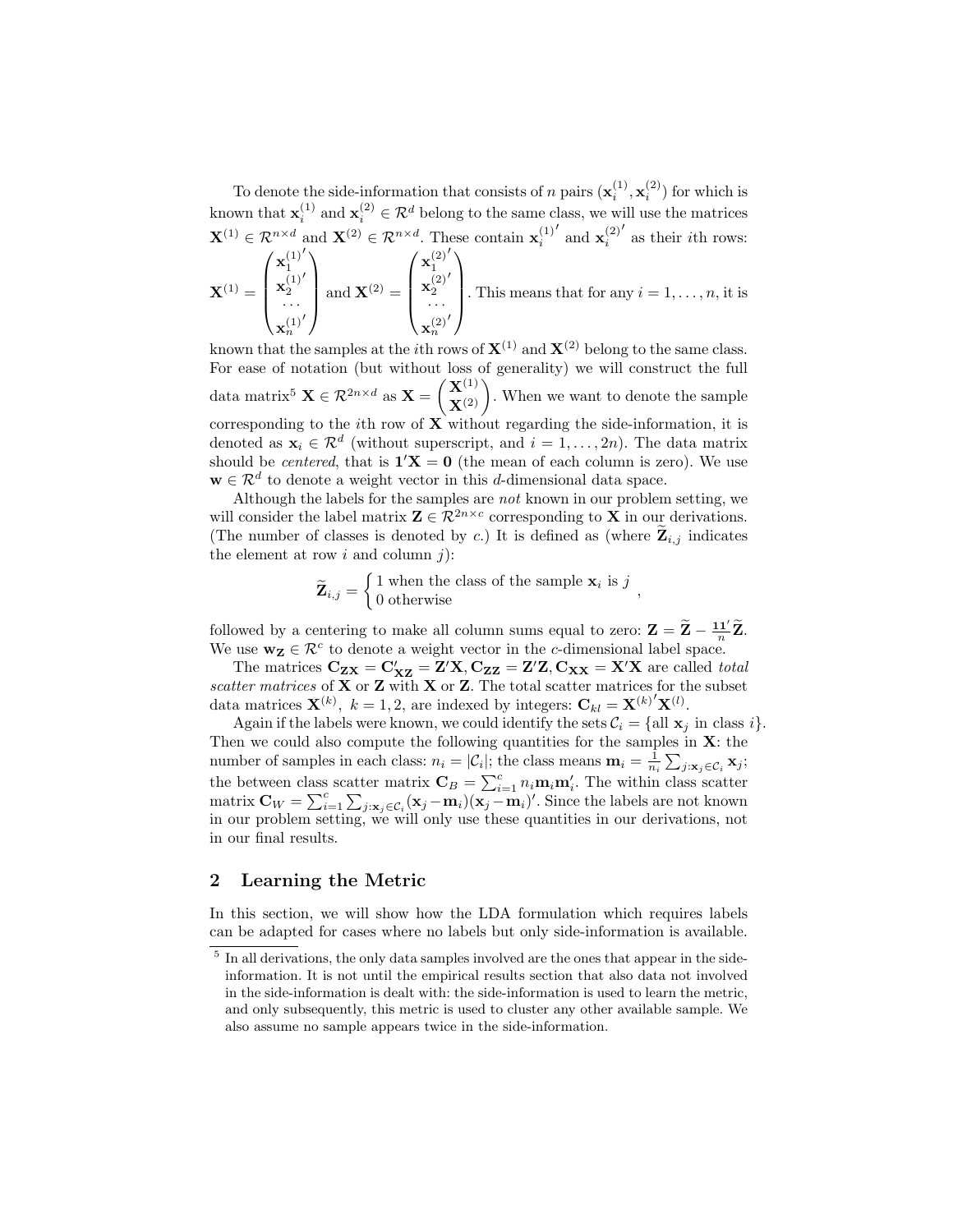The resulting formulation can be seen as an approximation of LDA with labels available. This will lead to an efficient algorithm to learn a metric: given the sideinformation, solving just a generalized eigenproblem is sufficient to maximize the expected separation between the clusters.

#### 2.1 Motivation

Canonical Correlation Analysis (CCA) formulation of Linear Discriminant Analysis (LDA) for classification. When given a data matrix  $X$  and a label matrix Z, LDA [8] provides a way to find a projection of the data that has the largest between class variance to within class variance ratio. This can be formulated as a maximization problem of the Rayleigh quotient  $\rho(\mathbf{w}) = \frac{\mathbf{w}' \mathbf{C}_B \mathbf{w}}{\mathbf{w}' \mathbf{C}_W \mathbf{w}}$ . In the optimum  $\nabla_{\mathbf{w}} \rho = \mathbf{0}$ , w is the eigenvector corresponding to the largest eigenvalue of the generalized eigenvalue problem  $C_Bw = \rho C_W w$ . Furthermore, it is shown that LDA can also be computed by performing CCA between the data and the label matrix  $([3],[2],[12])$ . In other words, LDA maximizes the correlation between a projection of the coordinates of the data points and a projection of their class labels. This means the following CCA generalized eigenvalue problem formulation can be used:

$$
\left(\begin{array}{cc} 0 & C_{XZ} \\ C_{ZX} & 0 \end{array}\right)\left(\begin{array}{c} w \\ w_Z \end{array}\right)=\lambda\left(\begin{array}{cc} C_{XX} & 0 \\ 0 & C_{ZZ} \end{array}\right)\left(\begin{array}{c} w \\ w_Z \end{array}\right)
$$

The optimization problem corresponding to CCA is (as shown in e.g. [4]):

$$
\max_{\mathbf{w}, \mathbf{w_Z}} \mathbf{w}' \mathbf{X}' \mathbf{Z} \mathbf{w_Z} \quad \text{s.t.} \quad \|\mathbf{Xw}\|^2 = 1 \text{ and } \|\mathbf{Zw_Z}\|^2 = 1 \tag{1}
$$

This formulation for LDA will be the starting point for our derivations.

Maximizing the expected LDA cost function. In the problem setting at hand however, we do not know the label matrix Z. Thus we can not perform LDA in its basic form. However, the side-information that given pairs of samples  $(\mathbf{x}_i^{(1)}, \mathbf{x}_i^{(2)})$  belong to the same class (and thus have the same -but unknown $label)$ ) is available. (This side-information is further denoted by splitting  $X$  into two matrices  $X^{(1)}$  and  $X^{(2)}$  as defined in the notation paragraph.)

Using a parameterization of the label matrix  $Z$  that explicitly realizes these constraints given by the side-information, we derive a cost function that is equivalent to the LDA cost function but that is written in terms of this parameterization. Then we maximize the expected value of this LDA cost function, where the expectation is taken over these parameters under a reasonable symmetry assumption. The derivation can be found in Appendix A. Furthermore it is shown in Appendix A that this expected LDA cost function is maximized by solving for the dominant eigenvector of:

$$
(\mathbf{C}_{12} + \mathbf{C}_{21})\mathbf{w} = \lambda(\mathbf{C}_{11} + \mathbf{C}_{22})\mathbf{w}
$$
\n(2)

where  $\mathbf{C}_{kl} = \mathbf{X}^{(k)'} \mathbf{X}^{(l)}$ .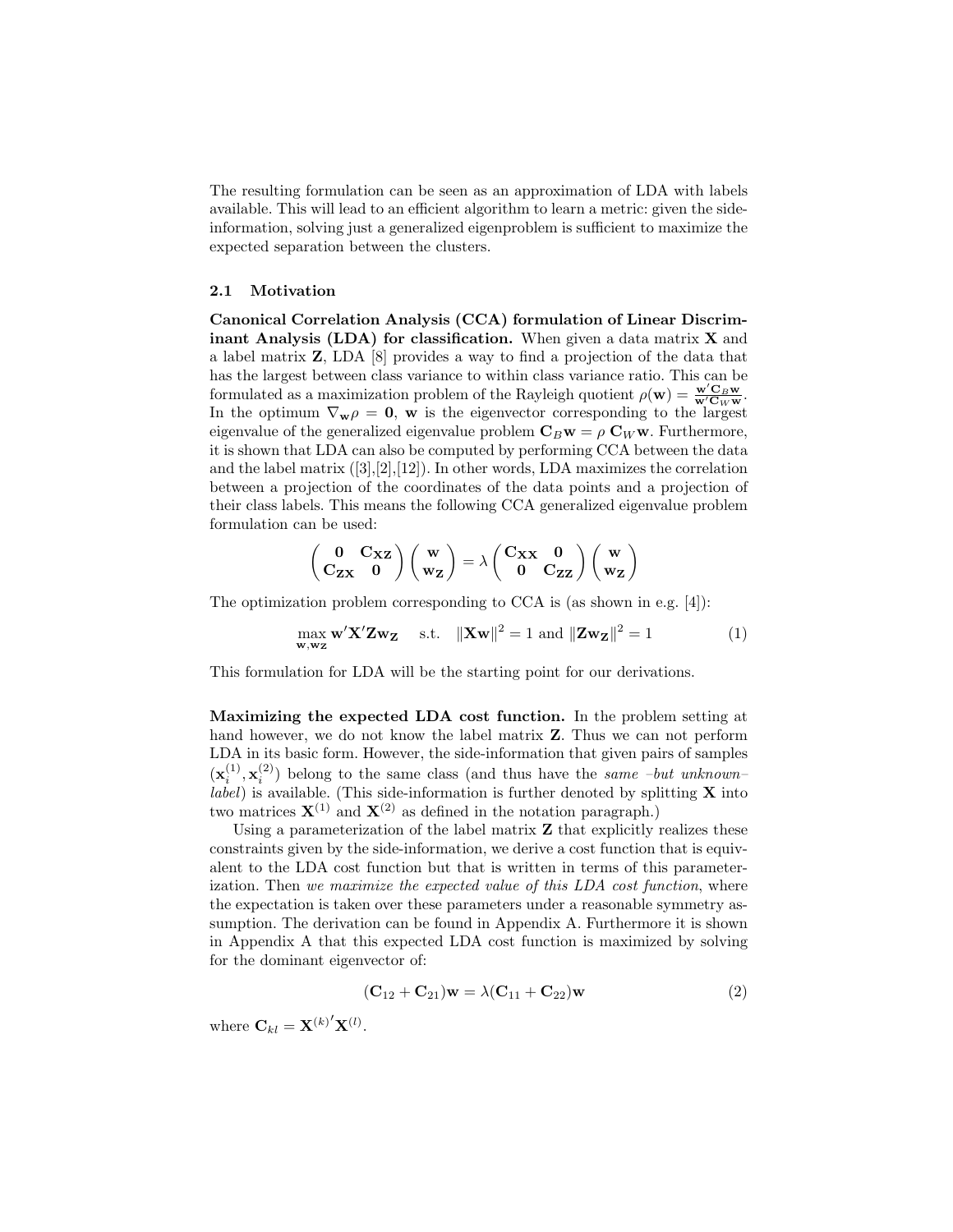In Appendix B we provide an alternative derivation leading to the same eigenvalue problem. This derivation is based on a cost function that is close to the cost function used in [15].

#### 2.2 Interpretation and Dimensionality Selection

**Interpretation.** Given the eigenvector **w**, the corresponding eigenvalue  $\lambda$  is equal to  $\frac{\mathbf{w}'(\mathbf{C}_{12}+\mathbf{C}_{21})\mathbf{w}}{\mathbf{w}'(\mathbf{C}_{11}+\mathbf{C}_{22})\mathbf{w}}$ . The numerator  $\mathbf{w}'(\mathbf{C}_{12}+\mathbf{C}_{21})\mathbf{w}$  is twice the covariance of the projections  $\mathbf{X}^{(1)}\mathbf{w}$  with  $\mathbf{X}^{(2)}\mathbf{w}$  (up to a factor equal to the number of samples in  $\mathbf{X}^{(k)}$ ). The denominator normalizes with the sum of their variances (up to the same factor). This means  $\lambda$  is very close to the correlation between  $\mathbf{X}^{(1)}$ w and  $\mathbf{X}^{(2)}$ w (it becomes equal to their correlation when the variances of  $X^{(1)}$ w and  $X^{(2)}$ w are equal, which will often be close to true as both  $X^{(1)}$ and  $X^{(2)}$  are drawn from the same distribution). This makes sense: we want  $\mathbf{Xw} = \begin{pmatrix} \mathbf{X}^{(1)} \\ \mathbf{X}^{(2)} \end{pmatrix}$  w and thus both  $\mathbf{X}^{(1)}$  w and  $\mathbf{X}^{(2)}$  w to be strongly correlated with a projection  $\mathbf{Zw}_{\mathbf{Z}}$  of their (common but unknown) labels in  $\mathbf{Z}$  on  $\mathbf{w}_{\mathbf{Z}}$  (see equation (1); this is what we actually wanted to optimize, but could not do exactly since **Z** is not known). Now, when we want  $\mathbf{X}^{(1)}$  w and  $\mathbf{X}^{(2)}$  w to be strongly correlated with the same labels, they necessarily have to be strongly correlated with each other.

Some of the eigenvalues may be negative however. This means that along these eigenvectors, samples that should be co-clustered according to the sideinformation are anti-correlated. This can only be caused by features in the data that are irrelevant for the clustering problem at hand (which can be seen as noise).

Dimensionality selection. As with LDA, one will generally not only use the dominant eigenvector, but a dominant eigenspace to project the data on. The number of eigenvectors used should depend on the signal to noise ratio along these components: when it is too low, noise effects will cause poor performance of a subsequent clustering. So we need to make an estimate of the noise level.

This is provided by the negative eigenvalues: they allow us to make a good estimate of the noise level present in the data, thus motivating the strategy adopted in this paper: only retain the  $k$  directions corresponding to eigenvalues larger than the largest absolute value of the negative eigenvalues.

#### 2.3 The Metric Corresponding to the Subspace Used

Since we will project the data onto the  $k$  dominant eigenvectors  $\bf{w}$ , this finally boils down to using the distance measure

$$
d^{2}(\mathbf{x}_{i},\mathbf{x}_{j})=(\mathbf{W}'(\mathbf{x}_{i}-\mathbf{x}_{j}))'\left(\mathbf{W}'(\mathbf{x}_{i}-\mathbf{x}_{j})\right)=\|\mathbf{x}_{i}-\mathbf{x}_{j}\|_{\mathbf{WW}'}^{2}.
$$

where  $W$  is the matrix containing the  $k$  eigenvectors as its columns.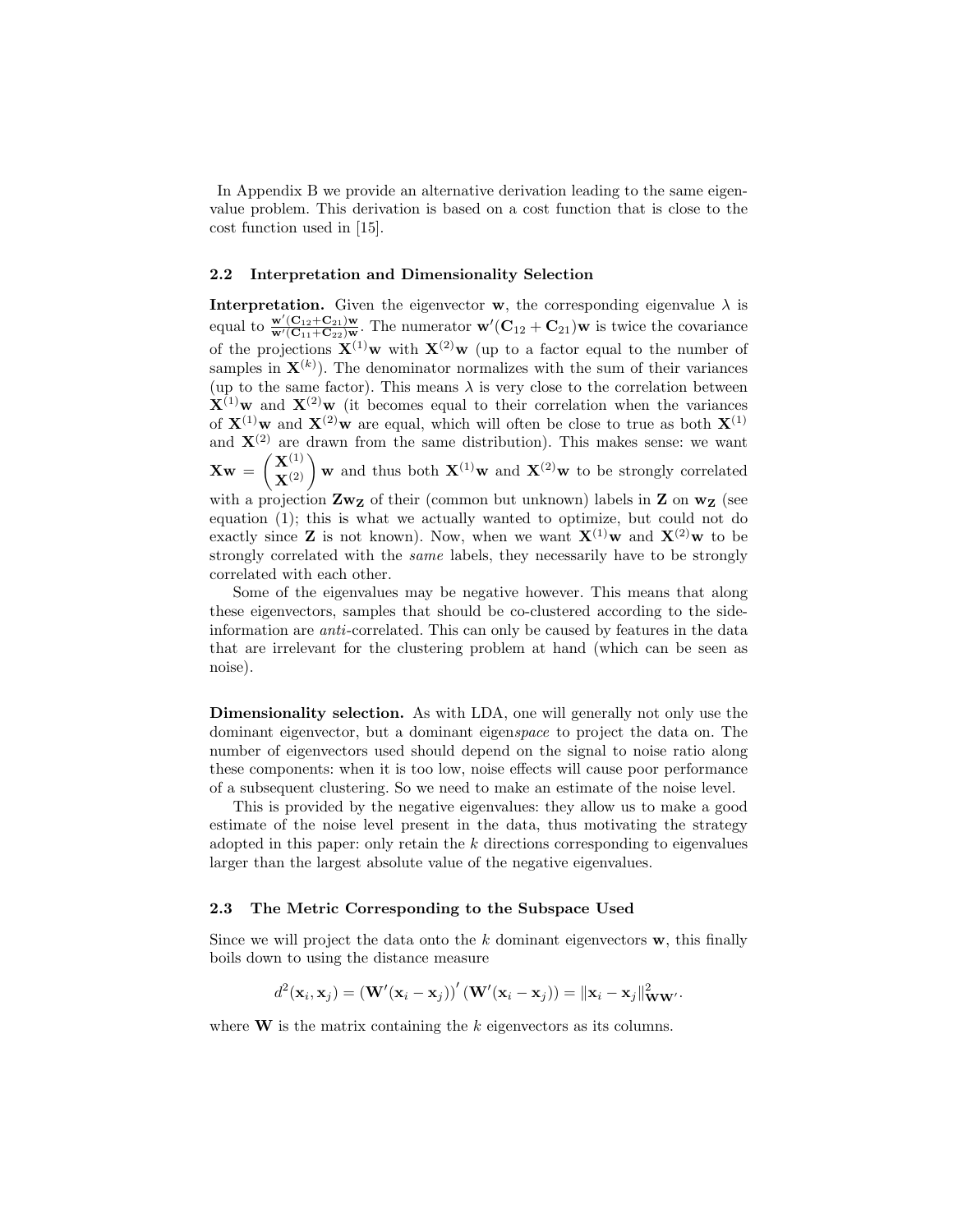Normalization of the different eigenvectors could be done so as to make the variance equal to 1 along each of the directions. However as can be understood from the interpretation in 2.2, along directions with a high eigenvalue  $\lambda$  a better separation can be expected. Therefore, we applied the heuristic to scale each of the eigenvectors by multiplying them with their corresponding eigenvalue. In doing that, a subsequent clustering like K-means will preferentially find cluster separations orthogonal to directions that will probably separate well (which is desirable).

#### 2.4 Computational Complexity

Operations to be carried out in this algorithm are the computation of the  $d \times d$ scatter matrices, and solving a symmetric generalized eigenvalue problem of size d. The computational complexity of this problem is thus  $O(d^3)$ . Since the approach in [15] is basically an SDP with  $d^2$  parameters, its complexity is  $O(d^6)$ . Thus a massive speedup can be achieved.

## 3 Remarks

#### 3.1 Relation with Existing Literature

Actually,  $X^{(1)}$  and  $X^{(2)}$  do not have to belong to the same space, they can be of a different kind: it is sufficient when corresponding samples in  $X^{(1)}$  and  $X^{(2)}$ belong to the same class to do something similar as above. Of course then we need different weight vectors in both spaces:  $w^{(1)}$  and  $w^{(2)}$ . Following a similar reasoning as above, in Appendix C we provide an argumentation that solving the CCA eigenproblem

$$
\left(\begin{array}{cc} \mathbf{0} & \mathbf{C}_{12}\\ \mathbf{C}_{21} & \mathbf{0} \end{array}\right) \left(\begin{array}{c} \mathbf{w}^{(1)}\\ \mathbf{w}^{(2)} \end{array}\right) = \lambda \left(\begin{array}{cc} \mathbf{C}_{11} & \mathbf{0}\\ \mathbf{0} & \mathbf{C}_{22} \end{array}\right) \left(\begin{array}{c} \mathbf{w}^{(1)}\\ \mathbf{w}^{(2)} \end{array}\right)
$$

is closely related to LDA as well.

This is exactly what is done in [14] and [13] (in both papers in a kernel induced feature space).

#### 3.2 More General Types of Side-Information

Using similar approaches, also general types of side-information may be utilized. We will only briefly mention them:

– When the groups of samples for which is known they belong to the same class is larger than 2 (let us call them  $X^{(i)}$  again, but now i is not restricted to only 1 or 2). This can be handled very analogously to our previous derivation. Therefore we just state the resulting generalized eigenvalue problem:

$$
\left(\sum_{k} \mathbf{X}^{(k)'} \sum_{k} \mathbf{X}^{(k)}\right) \mathbf{w} = \lambda \left(\sum_{k} \mathbf{X}^{(k)'} \mathbf{X}^{(k)}\right) \mathbf{w}
$$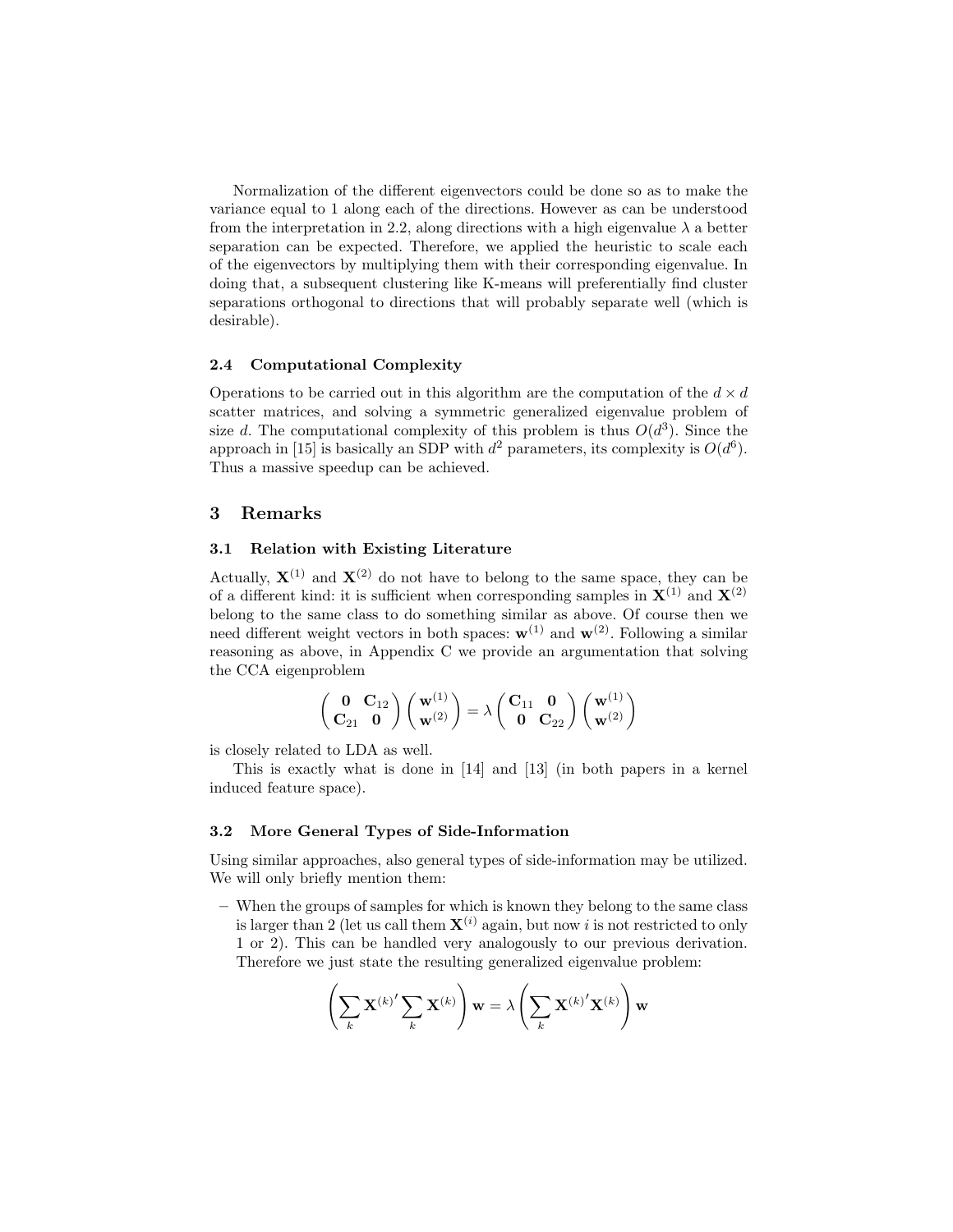- Also in case we are dealing with more than 2 data sets that are of a different nature (eg analogous to [14]: we could have more than 2 data sets, each consisting of a text corpus in a different language), but for which is known that corresponding samples belong to the same class (as described in the previous subsection), the problem is easily shown to reduce to the extension of CCA towards more data spaces, as is e.g. used in [1]. Space restrictions do not permit us to go into this.
- It is possible to keep this approach completely general, allowing for any type of side-information of the form of constraints that express for any number of samples they belong to the same class, or on the contrary do not to belong to the same class. Also knowledge of some of the labels can be exploited. For doing this, we have to use a different parameterization for Z than used in this paper. In principle also any prior distribution on the parameters can be taken into account. However, sampling techniques will be necessary to estimate the expected value of the LDA cost function in these cases. We will not go into this in the current paper.

#### 3.3 The Dual Eigenproblem

As a last remark, the dual or kernelized version of the generalized eigenvalue problem can be derived as follows. The solution w can be expressed in the form  $\mathbf{w} = (\mathbf{X}^{(1)'} \mathbf{X}^{(2)'} ) \boldsymbol{\alpha}$  where  $\boldsymbol{\alpha} \in \mathcal{R}^{2n}$  is a vector containing the dual variables. Now, with Gram matrices  $\mathbf{K}_{kl} = \mathbf{X}^{(k)} \mathbf{X}^{(l)}$ , and after introducing the notation

$$
\mathbf{G}_1 = \begin{pmatrix} \mathbf{K}_{11} \\ \mathbf{K}_{21} \end{pmatrix} \text{ and } \mathbf{G}_2 = \begin{pmatrix} \mathbf{K}_{12} \\ \mathbf{K}_{22} \end{pmatrix}
$$

the  $\alpha$ 's corresponding to the weight vectors **w** are found as the generalized eigenvectors of

$$
(\mathbf{G}_1\mathbf{G}_2'+\mathbf{G}_2\mathbf{G}_1')\boldsymbol{\alpha}=\lambda(\mathbf{G}_1\mathbf{G}_1'+\mathbf{G}_2\mathbf{G}_2')\boldsymbol{\alpha}.
$$

This motivates that it will be possible to extend the approach to learning nonlinear metrics with side-information as well.

## 4 Empirical Results

The empirical results reported in this paper will be for clustering problems with the type of side-information described above. Thus, with our method we learn a suitable metric based on a set of samples for which the side-information is known, i.e.  $X^{(1)}$  and  $X^{(2)}$ . Subsequently a K-means clustering of all samples (including those that are not in  $X^{(1)}$  or  $X^{(2)}$ ) is performed, making use of the metric that is learned.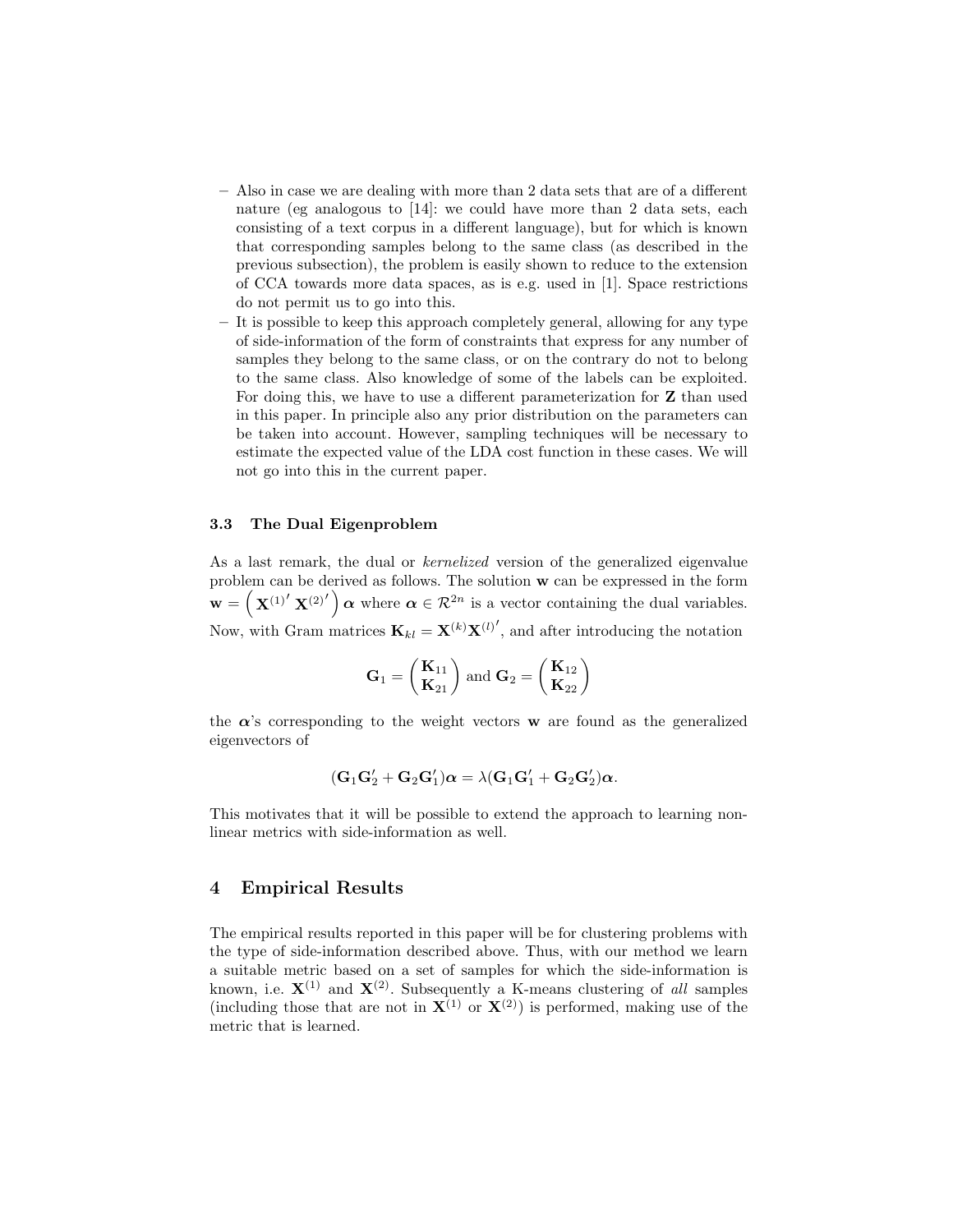#### 4.1 Evaluation of Clustering Performance

We use the same measure of accuracy as is used in [15], namely, defining  $I(\mathbf{x}_i, \mathbf{x}_j)$ as the function being 1 when  $x_i$  and  $x_j$  are clustered in the same cluster by the algorithm,

$$
\text{Acc} = \frac{\sum_{k} \sum_{i,j>i; \mathbf{x}_i, \mathbf{x}_j \in C_k} I(\mathbf{x}_i, \mathbf{x}_j)}{2 \sum_{k} \sum_{i,j>i; \mathbf{x}_i, \mathbf{x}_j \in C_k} 1} + \frac{\sum_{i,j>i; \neg \exists k: \mathbf{x}_i, \mathbf{x}_j \in C_k} (1 - I(\mathbf{x}_i, \mathbf{x}_j))}{2 \sum_{i,j>i; \neg \exists k: \mathbf{x}_i, \mathbf{x}_j \in C_k} 1}.
$$

#### 4.2 Regularization

To deal with inaccuracies, numerical instabilities and influences of finite sample size, we apply regularization to the generalized eigenvalue problem. This is done in the same spirit as for CCA in [1], namely by adding a diagonal to the scatter matrices  $C_{11}$  and  $C_{22}$ . This is justified thanks to the CCA-based derivation of our algorithm. To train the regularization parameter, a cost function described below is minimized via 10-fold cross validation.

In choosing the right regularization parameter, there are two things to consider: firstly, we want the clustering to be good. This means that the sideinformation should be reflected as well as possible by the clustering. Secondly we want this clustering to be informative. This means, we don't want one very large cluster, the others being very small (the probability to fulfil the side-information would be too easy then). Therefore, the cross-validation cost minimized here, is the probability for the measured performance on the test set side-information, given the sizes of the clusters found. (More exactly, we maximized the difference of this performance with its expected performance, divided by its standard deviation.) This approach incorporates both considerations in a natural way.

### 4.3 Performance on a Toy Data Set

The effectiveness of the method is illustrated by using a toy example, in which each of the clusters consists of two parts lying far apart (figure (1)). Standard K-means has an accuracy of 0.50 on this data set, while the method developed here gives an accuracy of 0.92.

#### 4.4 Performance on some UCI Data Sets

The empirical results on some UCI data sets, reported in table 1, are comparable to the results in [15]. The first column contains the K-means clustering accuracy without any side-information and preprocessing, averaged over 30 different initial conditions. In the second column, results are given for small side-information leaving 90 percent of the connected components<sup>6</sup>, in the third column for *large* 

 $6$  We use the notion *connected component* as defined in [15]. That is, for given sideinformation, a set of samples makes up one connected component, if between each pair of samples in this set, there exists a path via edges corresponding to pairs given in the side-information. For no side-information given, the number of connected components is thus equal to the total number of samples.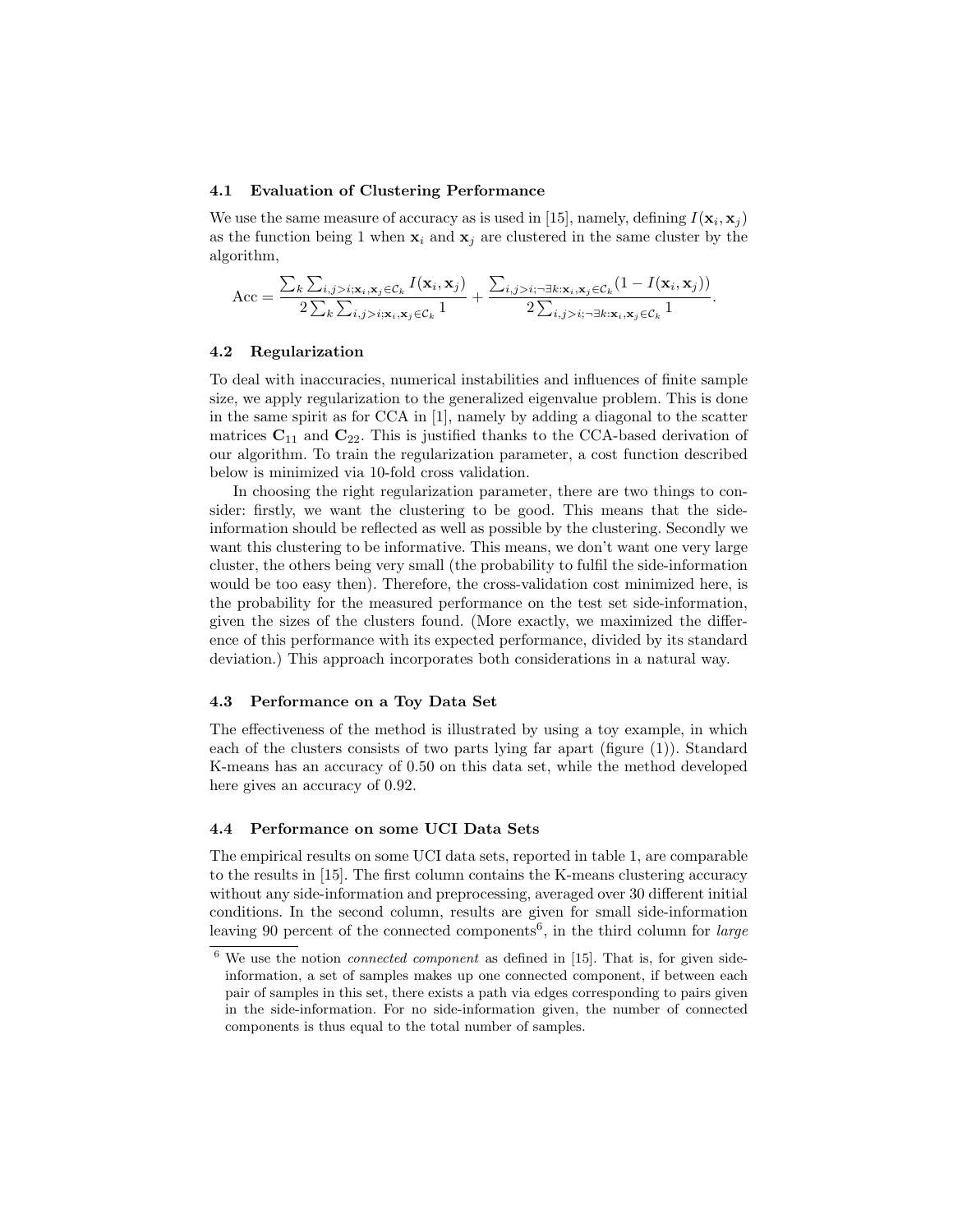

Fig. 1. A toy example whereby the two clusters each consist of two distinct clouds of samples, that are widely separated. Ordinary K-means obviously has a very low accuracy of 0.5, whereas when some side-information is taken into account as described in this paper, the performance goes up to 0.92.

side-information leaving 70 percent of the connected components. For these two columns, averages over 30 randomizations are shown. The side-information is generated by randomly picking pairs of samples belonging to the same cluster. The number between brackets indicates the standard deviation over these 30 randomizations.

Table 2 contains the accuracy on the UCI wine data set and on the protein data set, for different amounts of side-information. To quantize the amount of side-information, we used (as in [15]) the number of pairs in the side-information, divided by the total number of pairs of samples belonging to the same class (the ratio of constraints.)

These results are comparable with those reported in [15]. Like in [15], constrained K-means [5] will allow for a further improvement. (It is important to note that constrained K-means on itself does not learn a metric, ie, the sideinformation is not used for learning which directions in the data space are important in the clustering process. It rather imposes constraints assuring the clustering result does not contradict the side-information.)

# 5 Conclusions

Finding a good representation of the data is of crucial importance in many machine learning tasks. However, without any assumptions or side-information, there is no way to find the 'right' metric for the data. We thus presented a way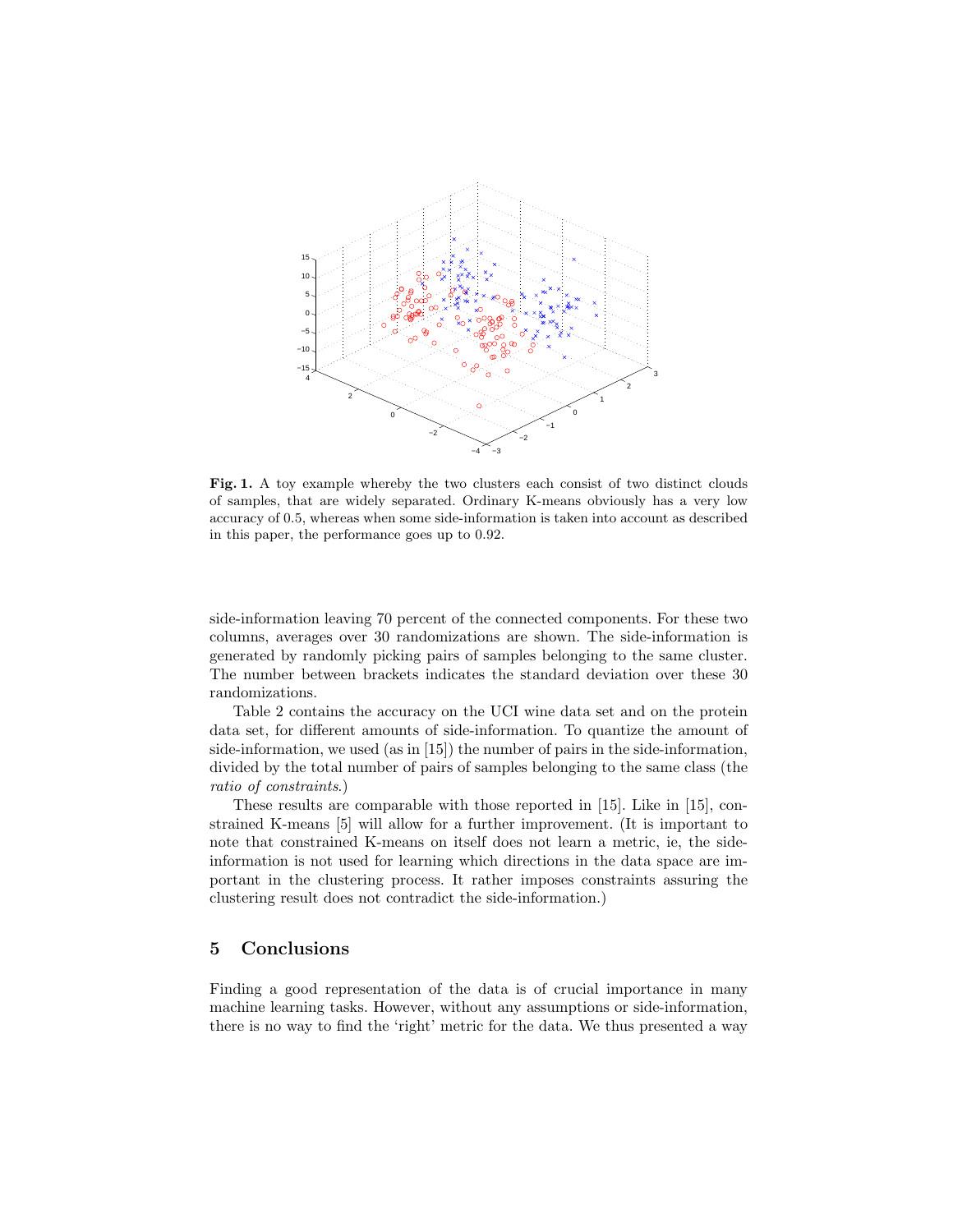Table 1. Accuracies for on UCI data sets, for different numbers of connected components. (The more side-information, the less connected components. The fraction  $f$  is the number of connected components divided by the total number of samples.)

| DATA SET                                          | $f=1$ | $f = 0.9$ $f = 0.7$                             |  |
|---------------------------------------------------|-------|-------------------------------------------------|--|
| <b>WINE</b>                                       |       | $0.69$ $(0.00)$ $0.92$ $(0.05)$ $0.95$ $(0.03)$ |  |
| <b>PROTEIN</b>                                    |       | $0.62$ $(0.02)$ $0.71$ $(0.04)$ $0.72$ $(0.06)$ |  |
| <b>IONOSPHERE</b>                                 |       | $0.58$ $(0.02)$ $0.69$ $(0.09)$ $0.75$ $(0.05)$ |  |
| <b>DIABETES</b>                                   |       | $0.56$ $(0.02)$ $0.60$ $(0.02)$ $0.61$ $(0.02)$ |  |
| <b>BALANCE</b>                                    |       | $0.56$ $(0.02)$ $0.66$ $(0.01)$ $0.67$ $(0.03)$ |  |
| <b>IRIS</b>                                       |       | $0.83$ $(0.06)$ $0.92$ $(0.03)$ $0.92$ $(0.04)$ |  |
| SOY                                               |       | 0.80(0.08)0.85(0.09)0.91(0.1)                   |  |
| BREAST CANCER 0.83 (0.01) 0.89 (0.02) 0.91 (0.02) |       |                                                 |  |

Table 2. Accuracies on the wine and the protein data sets, as a function of the ratio of constraints.

| RATIO OF | <b>ACCURACY</b> | RATIO OF | <b>ACCURACY</b>    |
|----------|-----------------|----------|--------------------|
| CONSTR.  | FOR WINE        | CONSTR.  | <b>FOR PROTEIN</b> |
| $\theta$ | 0.69(0.00)      | $\theta$ | 0.62(0.03)         |
| 0.0015   | 0.73(0.08)      | 0.012    | 0.59(0.04)         |
| 0.0023   | 0.78(0.11)      | 0.019    | 0.60(0.05)         |
| 0.0034   | 0.87(0.08)      | 0.028    | 0.62(0.04)         |
| 0.0051   | 0.91(0.05)      | 0.041    | 0.67(0.05)         |
| 0.0075   | 0.93(0.05)      | 0.060    | 0.71(0.05)         |
| 0.011    | 0.96(0.05)      | 0.099    | 0.75(0.05)         |
| 0.017    | 0.97(0.017)     | 0.14     | 0.77(0.05)         |
| 0.025    | 0.97(0.018)     | 0.21     | 0.79(0.06)         |
| 0.037    | 0.98(0.015)     | 0.31     | 0.78(0.07)         |

to learn an appropriate metric based on examples of co-clustered pairs of points. This type of side-information is often much less expensive or easier to obtain than full information about the label.

The proposed method is justified in two ways: as a maximization of the expected value of a Rayleigh quotient corresponding to LDA, and another way showing connections with previous work on this type of problems. The result is a very efficient algorithm, being much faster than, while showing similar performance as the algorithm derived in [15].

Importantly, the method is put in a more general context, showing it is only one example of a broad class of algorithms that are able to incorporate different forms of side-information. It is pointed out how the method can be extended to deal with basically any kind of side-information.

Furthermore, the result of the algorithm presented here is a lower dimensional representation of the data, just like in other dimensionality reduction methods such as PCA (Principal Component Analysis), PLS (Partial Least Squares),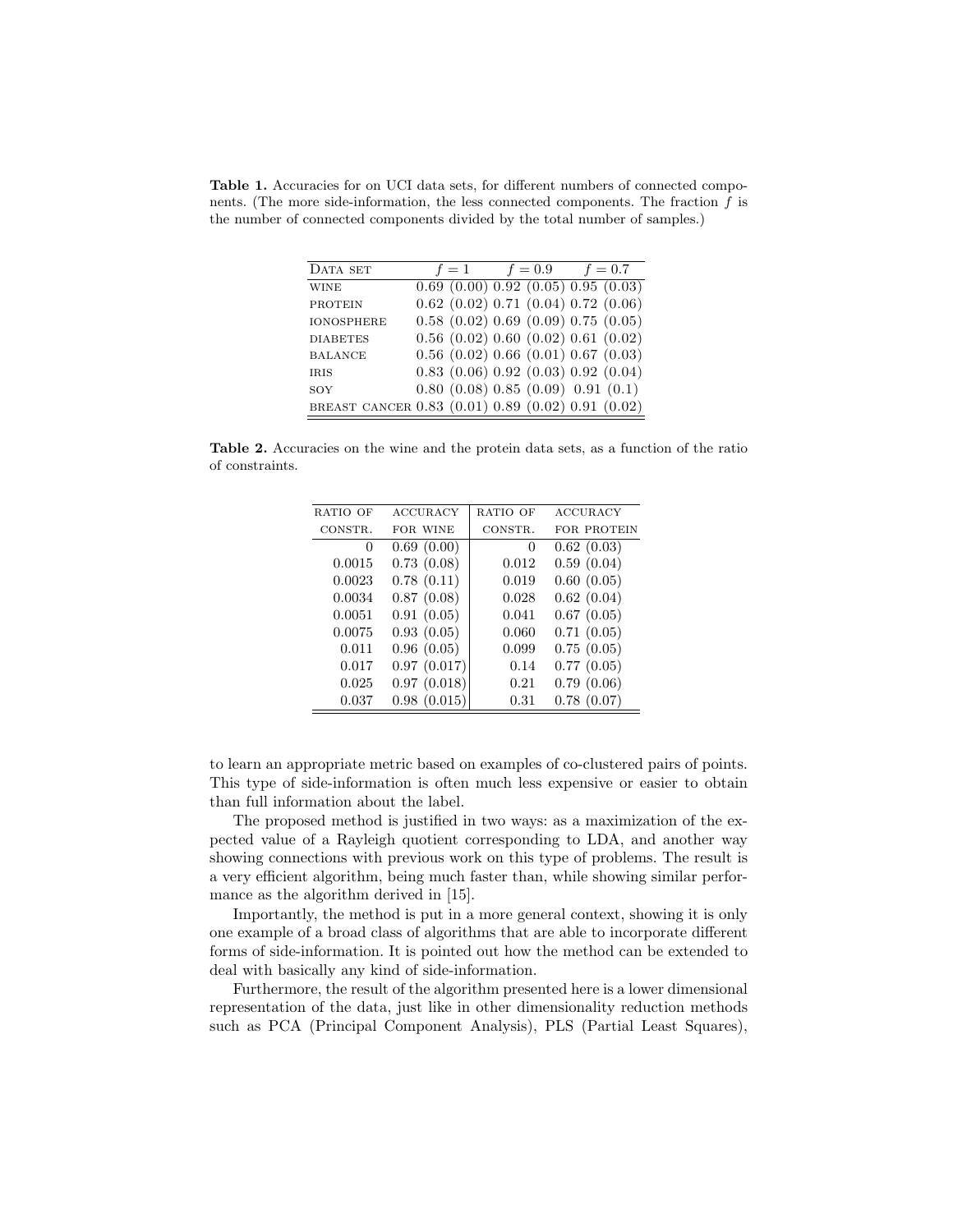CCA and LDA, that try to identify interesting subspaces for a given task. This often comes as an advantage, since algorithms like K-means and constrained K-means will run faster on lower dimensional data.

Acknowledgements. TDB is a Research Assistant with the Fund for Scientific Research - Flanders (F.W.O.-Vlaanderen). MM is supported by the NSF grant IIS-9979860. This paper was written during a scientific visit of TDB and MM at U.C.Davis. The authors would like to thank Roman Rosipal, Pieter Abbeel and Eric Xing for useful discussions.

## References

- 1. F. R. Bach and M. I. Jordan. Kernel independent component analysis. Journal of Machine Learning Research, 3:1–48, 2002.
- 2. M. Barker and W.S. Rayens. Partial least squares for discrimination. Journal of Chemometrics, 17:166–173, 2003.
- 3. M. S. Bartlett. Further aspects of the theory of multiple regression. Proc. Camb. Philos. Soc., 34:33–40, 1938.
- 4. M. Borga, T. Landelius, and H. Knutsson. A Unified Approach to PCA, PLS, MLR and CCA. Report LiTH-ISY-R-1992, ISY, SE-581 83 Linköping, Sweden, November 1997.
- 5. P. Bradley, K. Bennett, and Ayhan Demiriz. Constrained K-means clustering. Technical Report MSR-TR-2000-65, Microsoft Research, 2000.
- 6. N. Cristianini, J. Shawe-Taylor, A. Elisseeff, and J. Kandola. On kernel-target alignment. In T. G. Dietterich, S. Becker, and Z. Ghahramani, editors, Advances in Neural Information Processing Systems 14, Cambridge, MA, 2002. MIT Press.
- 7. R. O. Duda, P. E. Hart, and D. G. Stork. Pattern Classification. John Wiley & Sons, Inc., 2nd edition, 2000.
- 8. R. A. Fisher. The use of multiple measurements in taxonomic problems. Annals of Eugenics, 7, Part II:179–188, 1936.
- 9. T. Hofmann. What people don't want. In European Conference on Machine Learning (ECML), 2002.
- 10. R. A. Horn and C. R. Johnson. Topics in Matrix Analysis. Cambridge University Press, 1991.
- 11. G. Lanckriet, N. Cristianini, P. Bartlett, L. El Ghaoui, and M. I. Jordan. Learning the kernel matrix with semi-definite programming. Technical Report CSD-02-1206, Division of Computer Science , University of California, Berkeley, 2002.
- 12. R. Rosipal, L.J. Trejo, and B. Matthews. Kernel PLS-SVC for linear and nonlinear classification. In (to appear) Proceedings of the Twentieth International Conference on Machine Learning, 2003.
- 13. J.-P. Vert and M. Kanehisa. Graph-driven features extraction from microarray data using diffusion kernels and cca. In Advances in Neural Information Processing Systems 15, Cambridge, MA, 2003. MIT Press.
- 14. A. Vinokourov, N. Cristianini, and J. Shawe-Taylor. Inferring a semantic representation of text via cross-language correlation analysis. In Advances in Neural Information Processing Systems 15, Cambridge, MA, 2003. MIT Press.
- 15. E. P. Xing, A. Y. Ng, M. I. Jordan, and S. Russell. Distance metric learning, with application to clustering with side-information. In Advances in Neural Information Processing Systems 15, Cambridge, MA, 2003. MIT Press.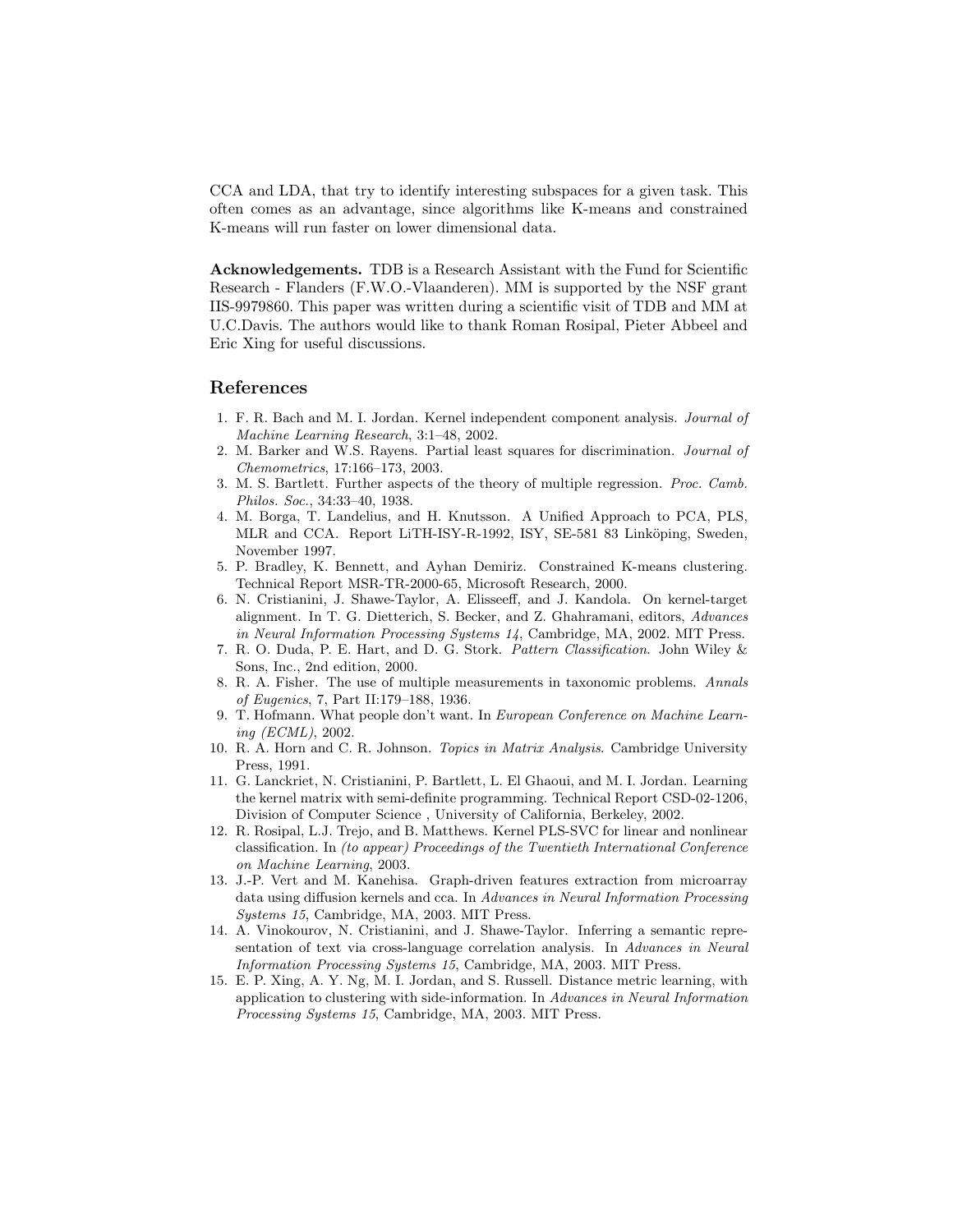## Appendix A: Derivation Based on LDA

Parameterization. As explained before, the side-information is such that we get pairs of samples  $(\mathbf{x}_i^{(1)}, \mathbf{x}_i^{(2)})$  which have the same class label. Using this side $i \rightarrow \lambda_i$ information we stack the corresponding vectors  $\mathbf{x}_i^{(1)}$  and  $\mathbf{x}_i^{(2)}$  at the same row in  $\overline{\prime}$  $\prime$ 

their respective matrices  $X^{(1)} =$  $\sqrt{ }$  $\overline{\phantom{a}}$  $\mathbf{x}_1^{(1)}$  $\mathbf{x}_2^{(1)}$  $\overline{a}$ · · ·  $\mathbf{x}_n^{(1)}$  $\overline{a}$  $\setminus$ and  $\mathbf{X}^{(2)} =$  $\sqrt{ }$  $\overline{\phantom{a}}$  $\mathbf{x}_1^{(2)}$  $\mathbf{x}_2^{(2)}$  $\prime$ · · ·  $\mathbf{x}_n^{(2)}$  $\prime$  $\setminus$ . The full matrix

containing all samples for which side-information is available, is then equal to  $\mathbf{X} = \begin{pmatrix} \mathbf{X}^{(1)} \\ \mathbf{X}^{(2)} \end{pmatrix}$ . Now, since we know each row of  $\mathbf{X}^{(1)}$  has the same label as the corresponding row of  $X^{(2)}$ , a parameterization of the label matrix **Z** is easily found to be  $\mathbf{Z} = \begin{pmatrix} \mathbf{L} \\ \mathbf{L} \end{pmatrix}$ L ). Note that  $Z$  is centered iff  $L$  is centered. The matrix **L** is in fact just the label matrix of both  $X^{(1)}$  and  $X^{(2)}$  on themselves. (We want to stress **L** is not known, but used in the equations as an unknown matrix parameter for now.)

The Rayleigh quotient cost function that incorporates the side-infor**mation.** Using this parameterization we apply LDA on the matrix  $\begin{pmatrix} \mathbf{X}^{(1)} \\ \mathbf{X}^{(2)} \end{pmatrix}$ with the label matrix  $\begin{pmatrix} L \\ I \end{pmatrix}$ L to find the optimal directions for separation of the classes. For this we use the CCA formulation of LDA. This means we want to solve the CCA optimization problem  $(1)$  where we substitute the values for Z and X:

$$
\max_{\mathbf{w}, \mathbf{w_Z}} \mathbf{w}' \begin{pmatrix} \mathbf{X}^{(1)} \\ \mathbf{X}^{(2)} \end{pmatrix}' \begin{pmatrix} \mathbf{L} \\ \mathbf{L} \end{pmatrix} \mathbf{w_Z} = \max_{\mathbf{w}, \mathbf{w_Z}} \mathbf{w}' \mathbf{X}^{(1)'} \mathbf{L} \mathbf{w_Z} + \mathbf{w}' \mathbf{X}^{(2)'} \mathbf{L} \mathbf{w_Z} \tag{3}
$$

s.t. 
$$
\left\| \begin{pmatrix} \mathbf{X}^{(1)} \\ \mathbf{X}^{(2)} \end{pmatrix} \mathbf{w} \right\|^2 = \|\mathbf{X}^{(1)}\mathbf{w}\|^2 + \|\mathbf{X}^{(2)}\mathbf{w}\|^2 = 1
$$
 (4)  
 $\|\mathbf{L}\mathbf{wz}\|^2 = 1$ 

The Lagrangian of this constrained optimization problem is:

$$
\mathcal{L} = \mathbf{w}' \mathbf{X}^{(1)}' \mathbf{L} \mathbf{w}_{\mathbf{Z}} + \mathbf{w}' \mathbf{X}^{(2)}' \mathbf{L} \mathbf{w}_{\mathbf{Z}} - \widehat{\lambda} \mathbf{w}' (\mathbf{X}^{(1)}' \mathbf{X}^{(1)} + \mathbf{X}^{(2)}' \mathbf{X}^{(2)}) \mathbf{w} - \mu \mathbf{w}'_{\mathbf{Z}} \mathbf{L}' \mathbf{L} \mathbf{w}_{\mathbf{Z}}
$$

Differentiating with respect to  $w_Z$  and w and equating to 0 yields

$$
\nabla_{\mathbf{w}_{\mathbf{Z}}} \mathcal{L} = 0 \Rightarrow \mathbf{L}'(\mathbf{X}^{(1)} + \mathbf{X}^{(2)})\mathbf{w} = 2\mu \mathbf{L}' \mathbf{L} \mathbf{w}_{\mathbf{Z}}
$$
(5)

$$
\nabla_{\mathbf{w}} \mathcal{L} = 0 \Rightarrow (\mathbf{X}^{(1)} + \mathbf{X}^{(2)})' \mathbf{L} \mathbf{w}_{\mathbf{Z}} = 2 \widehat{\lambda} (\mathbf{X}^{(1)'} \mathbf{X}^{(1)} + \mathbf{X}^{(2)'} \mathbf{X}^{(2)}) \mathbf{w}
$$
(6)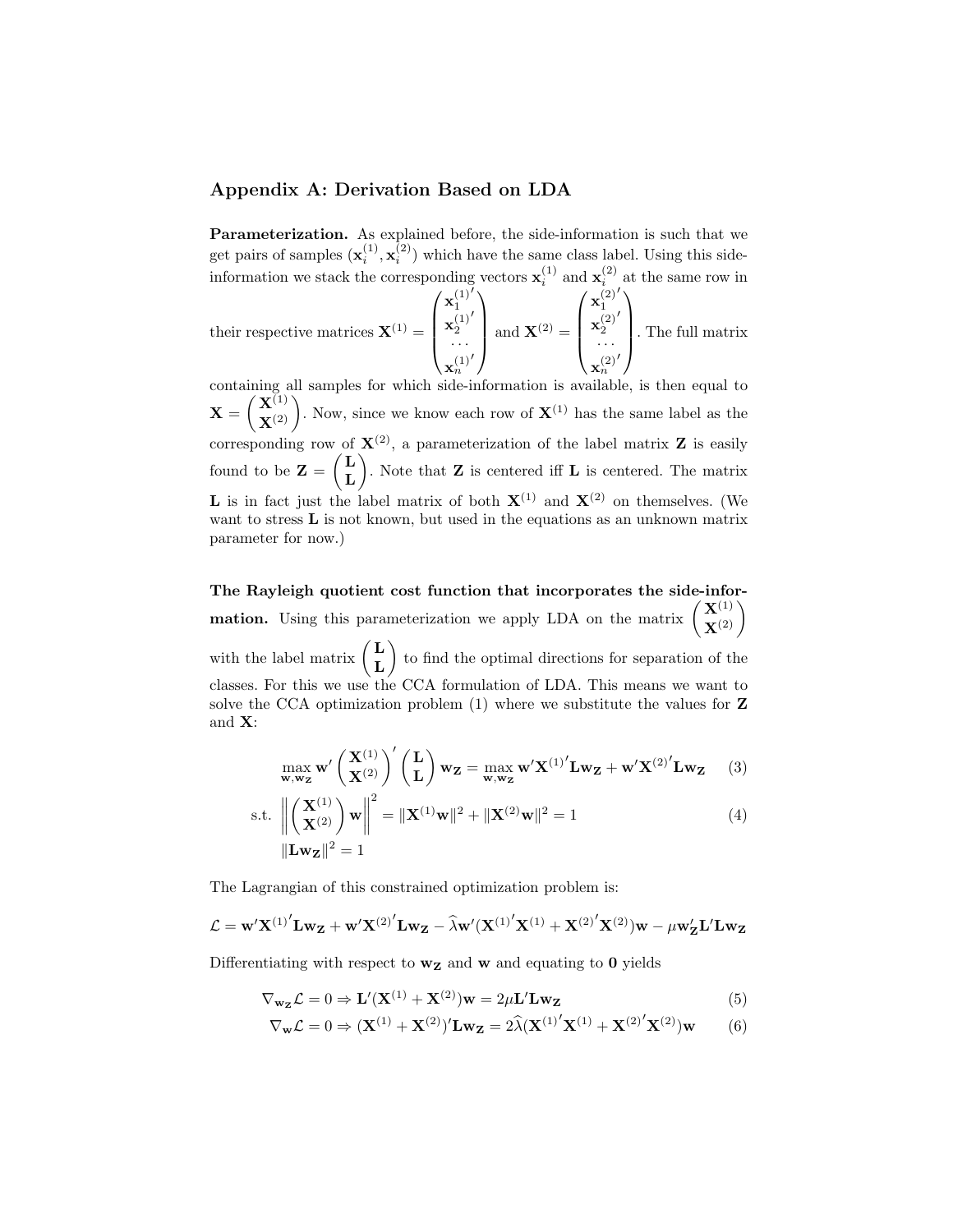From (5) we find that  $w_Z = \frac{1}{2\mu} (L'L)^{\dagger} L'(X^{(1)} + X^{(2)})w$ . Filling this into equation (6) and choosing  $\tilde{\lambda} = 4\tilde{\lambda}\mu$  gives that

$$
(\mathbf{X}^{(1)} + \mathbf{X}^{(2)})' [\mathbf{L}(\mathbf{L}'\mathbf{L})^{\dagger} \mathbf{L}'] (\mathbf{X}^{(1)} + \mathbf{X}^{(2)}) \mathbf{w} = \widetilde{\lambda} (\mathbf{X}^{(1)'} \mathbf{X}^{(1)} + \mathbf{X}^{(2)'} \mathbf{X}^{(2)}) \mathbf{w}.
$$

It is well known that solving for the dominant generalized eigenvector is equivalent to maximizing the Rayleigh quotient:

$$
\frac{\mathbf{w}'(\mathbf{X}^{(1)} + \mathbf{X}^{(2)})'\left[\mathbf{L}(\mathbf{L}'\mathbf{L})^{\dagger}\mathbf{L}'\right](\mathbf{X}^{(1)} + \mathbf{X}^{(2)})\mathbf{w}}{\mathbf{w}'(\mathbf{X}^{(1)'}\mathbf{X}^{(1)} + \mathbf{X}^{(2)'}\mathbf{X}^{(2)})\mathbf{w}}.
$$
(7)

Until now, for the given side-information, there is still an exact equivalence between LDA and maximizing this Rayleigh quotient. The important difference between the standard LDA cost function and (7) however, is that in the latter the side-information is imposed explicitly by using the reduced parameterization for Z in terms of L.

The expected cost function. As pointed out, we do not know the term between [·]. What we will do then is compute the expected value of the cost function (7) by averaging over all possible label matrices  $\mathbf{Z} = \begin{pmatrix} \mathbf{L} \\ \mathbf{r} \end{pmatrix}$ L , possibly weighted with any symmetric<sup>7</sup> a priori probability for the label matrices. Since the only part that depends on the label matrix is the factor between [·], and since it appears linearly in the cost function, we just need to compute the expectation of this factor. This expectation is proportional to  $I - \frac{11'}{n}$ . To see this we only have to use symmetry arguments (all values on the diagonal should be equal to each other, and all other values should be equal to each other), and the observation that **L** is centered and thus  $[L(L'L)^{\dagger}L']$  **1** = **0**. Now, since we assume that the data matrix X containing the samples in the side-information is centered too,  $(X^{(1)}+X^{(2)})'\frac{11'}{n}(X^{(1)}+X^{(2)})$  is equal to the null matrix. Thus the expected value of  $({\bf X}^{(1)}+{\bf X}^{(2)})'$   $\left[{\bf L}({\bf L}'{\bf L})^\dagger{\bf L}'\right]({\bf X}^{(1)}+{\bf X}^{(2)})$  is proportional to  $({\bf X}^{(1)}+{\bf X}^{(2)})'({\bf X}^{(1)}+$  $\mathbf{X}^{(2)}$ ). The expected value of the LDA cost function in equation (7), where the expectation is taken over all possible label assignments Z constrained by the side-information, is then shown to be

$$
\frac{{\mathbf w}'({\mathbf C}_{11}+{\mathbf C}_{12}+{\mathbf C}_{22}+{\mathbf C}_{21}){\mathbf w}}{{\mathbf w}'({\mathbf C}_{11}+{\mathbf C}_{22}){\mathbf w}}=1+\frac{{\mathbf w}'({\mathbf C}_{12}+{\mathbf C}_{21}){\mathbf w}}{{\mathbf w}'({\mathbf C}_{11}+{\mathbf C}_{22}){\mathbf w}}
$$

The vector w maximizing this cost is the dominant generalized eigenvector of

$$
(\mathbf{C}_{12} + \mathbf{C}_{21})\mathbf{w} = \lambda(\mathbf{C}_{11} + \mathbf{C}_{22})\mathbf{w}
$$

 $7$  That is, the a priori probability of a label assignment **L** is the same as the probability of the label assignment PL where P can be any permutation matrix. Remember every row of L corresponds to the label of a pair of points in the side-information. Thus, this invariance means we have no discriminating prior information on which pair belongs to which of the classes. Using this ignorant prior is clearly the most reasonable we can do, since we assume only the side-information is given here.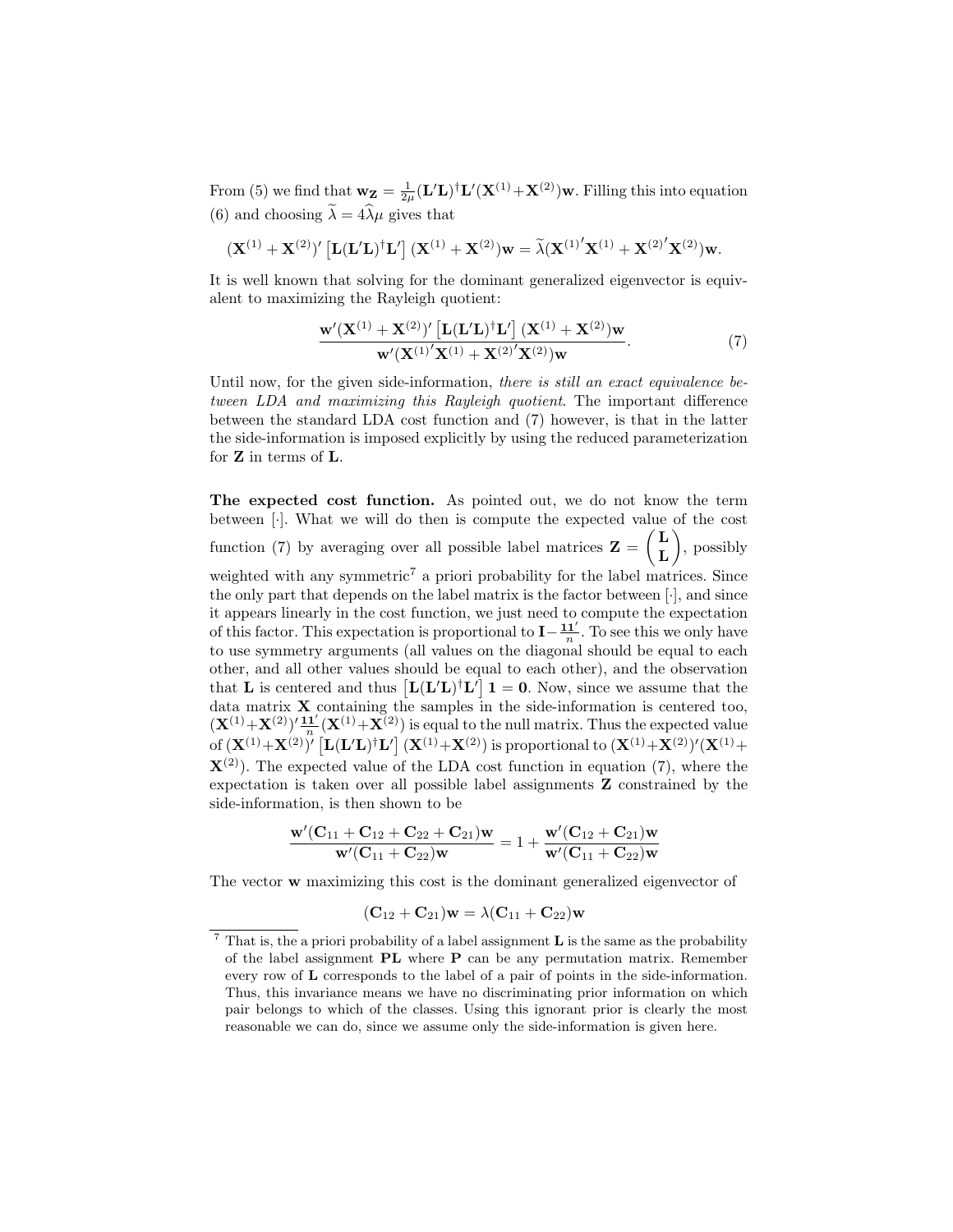where  $\mathbf{C}_{kl} = \mathbf{X}^{(k)'} \mathbf{X}^{(l)}$ .

(Note that the side-information is symmetric in the sense that one could replace an example pair  $(\mathbf{x}_i^{(1)}, \mathbf{x}_i^{(2)})$  with  $(\mathbf{x}_i^{(2)}, \mathbf{x}_i^{(1)})$  without losing any information. However this operation does not change  $C_{12} + C_{21}$  nor  $C_{11} + C_{22}$ , so that the eigenvalue problem to be solved does not change either, which is of course a desirable property.)

## Appendix B: Alternative Derivation

More in the spirit of [15], we can derive the algorithm by solving the constrained optimization problem (where  $\dim(\mathbf{W}) = k$  means that the dimensionality of **W** is  $k$ , that is, **W** has  $k$  columns):

$$
\begin{aligned}\n\text{max}_{\mathbf{W}} \text{ trace}(\mathbf{X}^{(1)'}\mathbf{W}\mathbf{W}'\mathbf{X}^{(2)})\\ \n\text{s.t.} \quad & \text{dim}(\mathbf{W}) = k\\
& \mathbf{W}'\left(\mathbf{X}^{(1)}\ \mathbf{X}^{(2)}\right)\left(\frac{\mathbf{X}^{(1)'} }{\mathbf{X}^{(2)'}}\right)\mathbf{W} = \mathbf{I}_k\n\end{aligned}
$$

so as to find a subspace of dimension  $k$  that optimizes the correlation between samples belonging to the same class.

This can be reformulated as

$$
\begin{aligned}\n\text{max}_{\mathbf{W}} \text{ trace}(\mathbf{W}'(\mathbf{C}_{12} + \mathbf{C}_{21})\mathbf{W}) \\
\text{s.t.} \quad \text{dim}(\mathbf{W}) = k \\
\mathbf{W}'(\mathbf{C}_{11} + \mathbf{C}_{22})\mathbf{W} = \mathbf{I}_k\n\end{aligned}
$$

Solving this optimization problem amounts to solving for the eigenvectors corresponding to the k largest eigenvalues of the generalized eigenvalue problem described above (2).

The proof involves the following theorem by Ky Fan (see eg [10]):

**Theorem 5.01** Let **H** be a symmetric matrix with eigenvalues  $\lambda_1 > \lambda_2 > ... >$  $\lambda_n$ , and the corresponding eigenvectors  $\mathbf{U} = (\mathbf{u}_1, \mathbf{u}_2, \dots, \mathbf{u}_n)$ . Then

$$
\lambda_1 + \ldots + \lambda_k = \max_{\mathbf{P'}\mathbf{P}=\mathbf{I}} \text{trace}(\mathbf{P'}\mathbf{H}\mathbf{P}).
$$

Moreover, the optimal  $\mathbf{P}^*$  is given by  $\mathbf{P}^* = (\mathbf{u}_1, \dots, \mathbf{u}_k) \mathbf{Q}$  where  $\mathbf{Q}$  is an arbitrary orthogonal matrix.

Since  $(\mathbf{C}_{11} + \mathbf{C}_{22})$  is positive definite, we can take  $\mathbf{P} = (\mathbf{C}_{11} + \mathbf{C}_{22})^{1/2}\mathbf{W}$ , so that the constraint  $\mathbf{W}'(\mathbf{C}_{11} + \mathbf{C}_{22})\mathbf{W} = \mathbf{I}_k$  becomes  $\mathbf{P}'\mathbf{P} = \mathbf{I}_k$ . Also put  ${\bf H}=({\bf C}_{11}+{\bf C}_{22})^{-1/2}({\bf C}_{12}+{\bf C}_{21})({\bf C}_{11}+{\bf C}_{22})^{-1/2},$  so that the objective function (8) becomes trace( $\mathbf{P}'\mathbf{H}\mathbf{P}$ ). Applying the Ky Fan theorem and choosing  $\mathbf{Q} = \mathbf{I}_k$ , leads to the fact that  $\mathbf{P}^* = (\mathbf{u}_1, \dots, \mathbf{u}_k)$ , with  $\mathbf{u}_1, \dots, \mathbf{u}_k$  the k eigenvectors